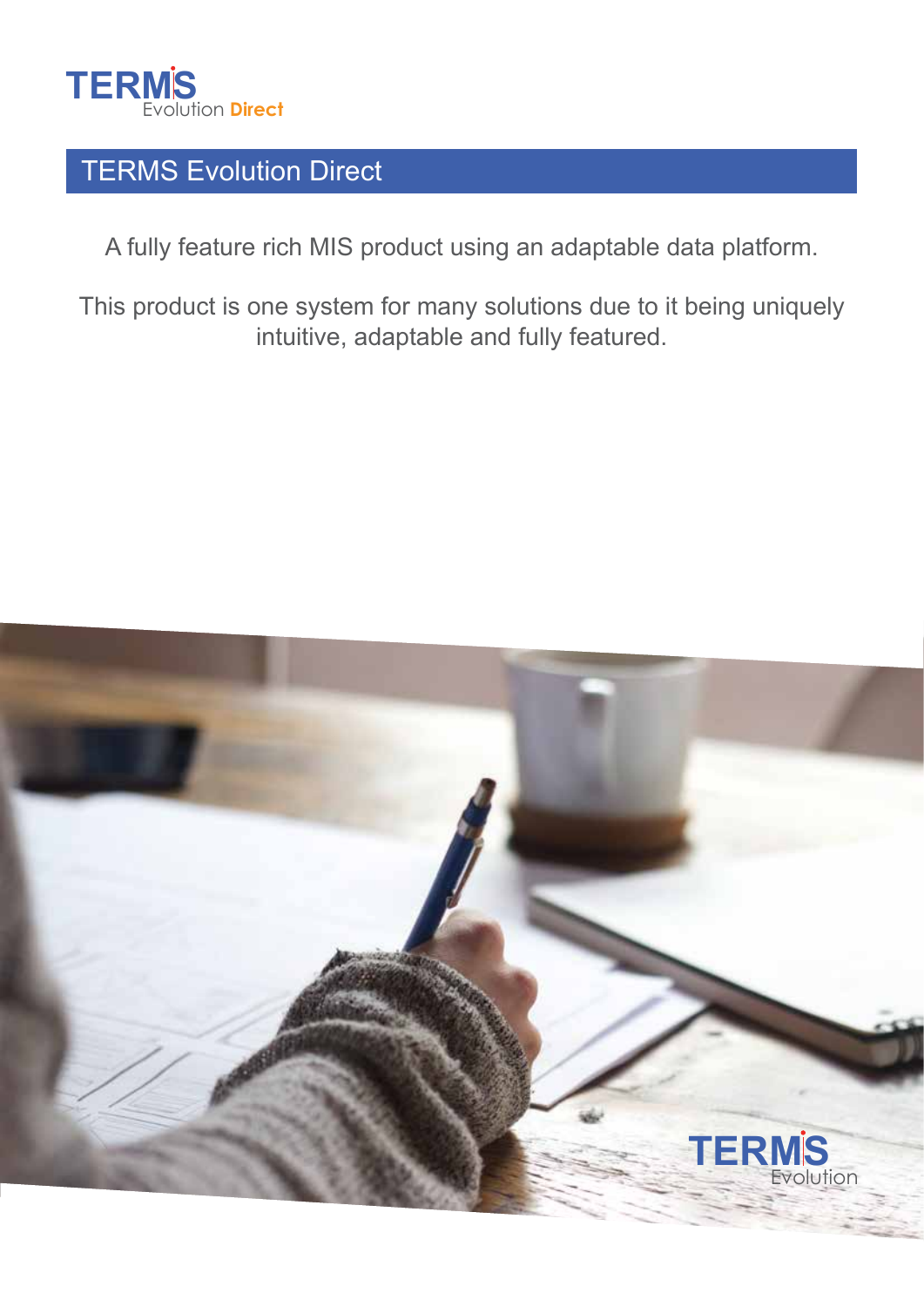

TERMS Evolution is a fully feature rich MIS product, that is professional, powerful and proven. Using an adaptable data platform this product is one system for many solutions. This is due to it being uniquely intuitive, adaptable and fully featured. To quote one customer - "An excellent product with excellent support".

As a professional organisation, you need professional software with professional support. Our powerful and proven feature rich product will fulfill your Administration and Management requirements.

TERMS Evolution offers flexibility - as your needs change TERMS Evolution will adapt and evolve with them and you.

Can your software supplier boast a proven track record over more than 25 years? Not just another funding package, TERMS Evolution does all your administration and management from Full Cost Recovery courses to simple labels or envelopes for marketing.

Are government and local requirements changing faster than your current MIS can? Come to TERMS with your requirements!

TERMS Evolution is a market leader with more features, more versatility and more flexibility than any other package.

# **TERMS Evolution Direct**

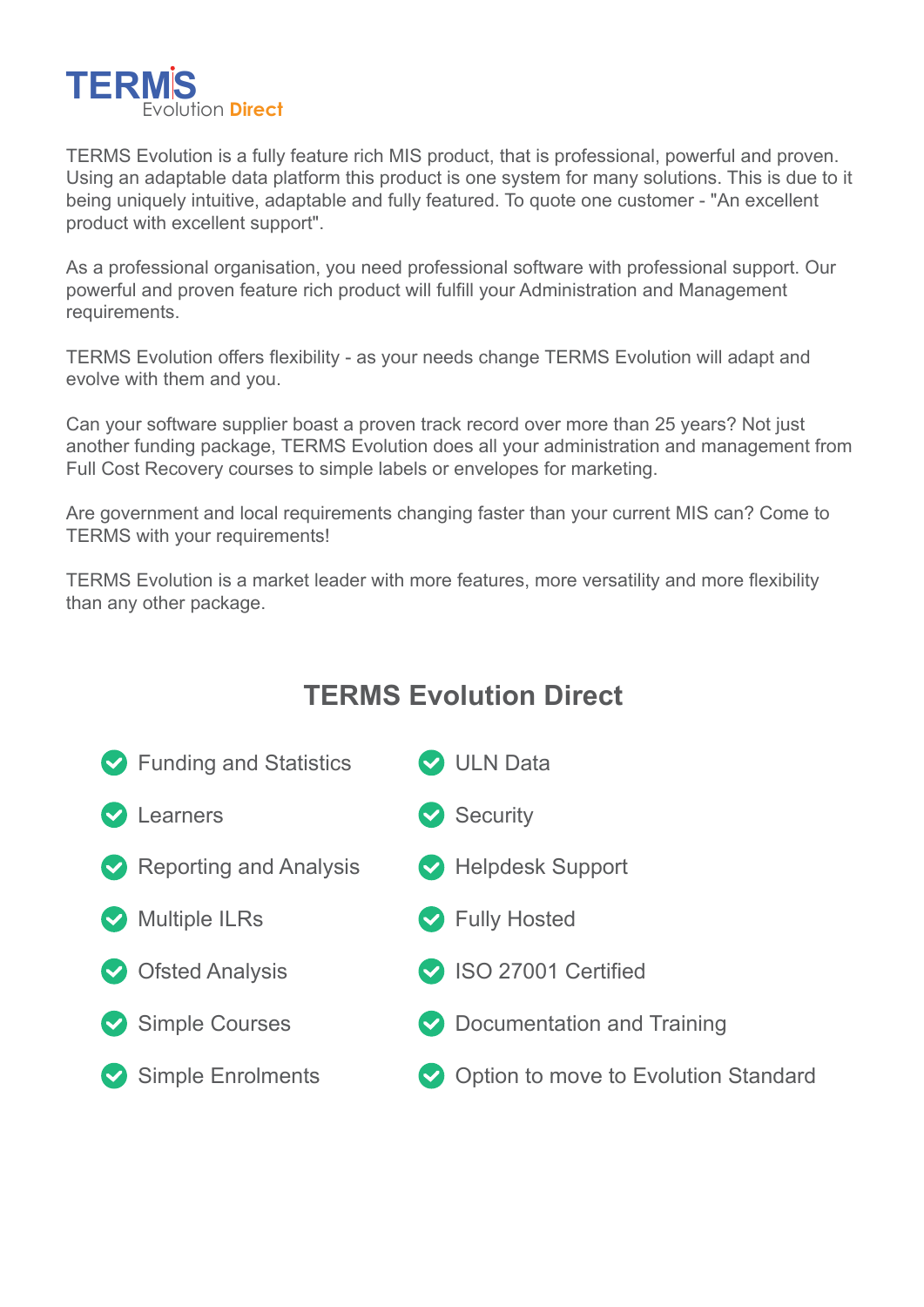

# **Funding and Statistics**

Offering one of the most in depth and competitive funding modules available that will power your complete funding requirements, whilst retaining historic information for reference and analysis. With the additional Global features, statistics, analysis and reporting can be performed on any funding data or available combination.

### **Learners**

As the basis for all users, a good Learner system is vital to the successful running of a modern MIS System. You are not limited on the number or nature of Learners, year by year or by license, rather all of your Learners are maintained for full use and analysis.

## **Reporting and Analysis**

Reporting and analysis is the growing need of both management and administration. All versions come with a complete suite of reporting and analysis tools with a report designer available in the Global version.

### **Multiple ILRs**

You can upload and store as many ILRs as you need. These can be across multiple years. TERMS Evolution Direct will allow you to edit the ILR data and create new ILRs. They can be merged, partially exported and reported upon. The system provides both the input areas for ILRs as well as the storage areas for historical audit data.

## **Ofsted Analysis**

Build in data analysis for Ofsted inspections, including progression and data drilling. This will give you a lot of the tools required for reporting to Ofsted prior to their visit and during an inspection.

## **Simple Courses**

TERMS Evolution Direct allows you to record the basic course data that is used to power your ILR data without the complexity of full timetables, room bookings, etc. If you only need to know what courses you are providing then this is a simple option to use.

#### **Simple Enrolments**

Keep a track of what courses learners have enrolled upon. It may be that a Learner is studying for a single Aim across multiple courses. TERMS Evolution Direct allows you to track the actual enrolments without the complexity of fee charging, attendance, etc.

## **ULN Data**

Bulk export learners to the LRS service and bulk import the resultant ULN value. This simple process will help to ensure that your ULN data is up to date.

#### **Security**

The most complete security system available in the market, but delivered in such a way that it does not interfere with system use. With data protection issues being a continuing concern, you cannot afford to run an "open" system.